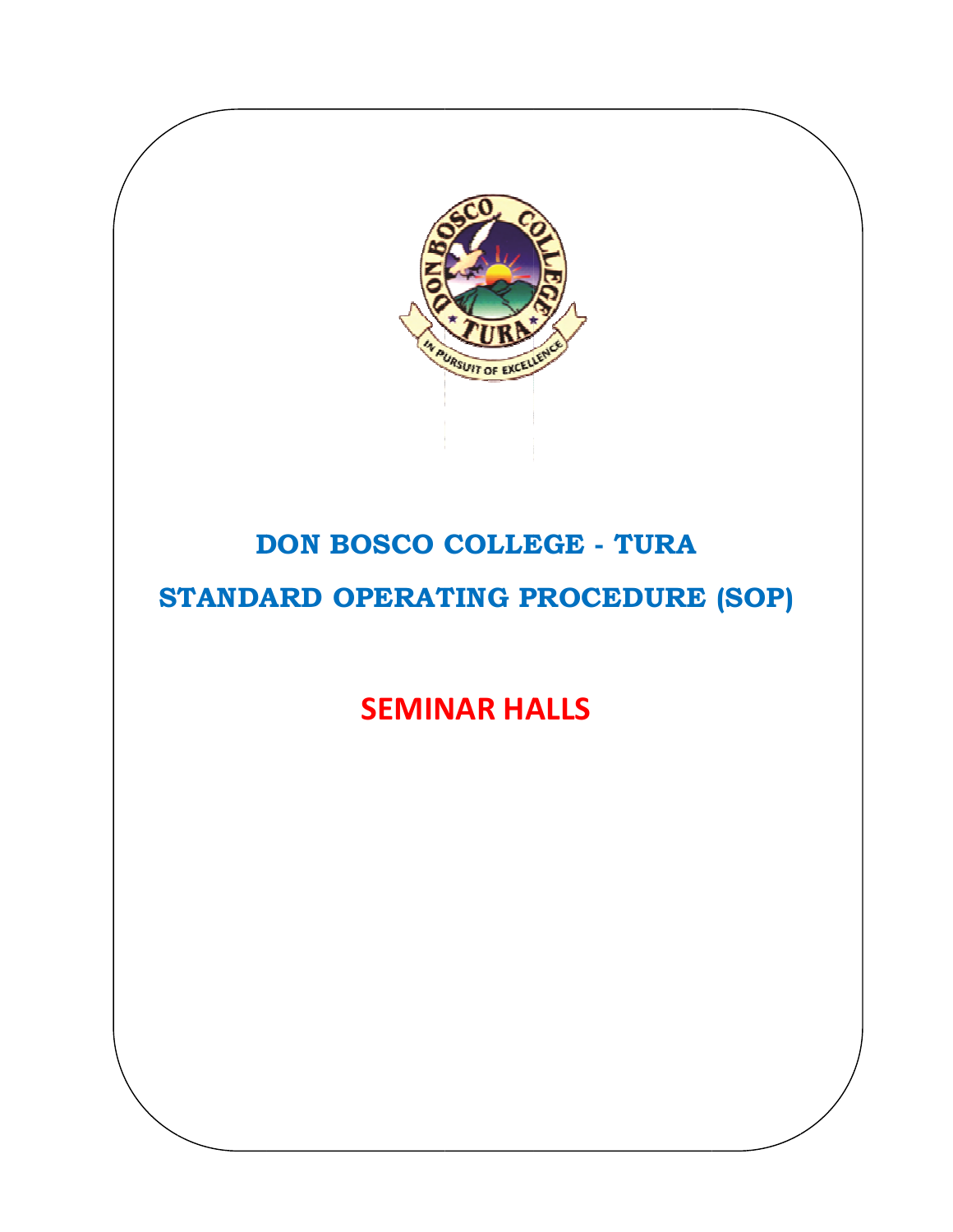### **Standard Operating Procedure for Seminar Halls**

Seminar halls play a very important role in generation and exchange of knowledge. With all the classes that are in progress within the institution, seminar halls accord a space to take teaching‐ learning beyond the classroom and deliberate deeper and further on related topics prescribed in the syllabi and outside it. Seminar halls also provide a meeting ground for students and academicians, researchers, scholars, etc of the institution and other institutions. It is a space for augmentation of ideas, knowledge, creativity and talents.

### **Prime objectives** of the **Seminar Halls** are:

- 1. To meet and discuss topics that are pertinent to syllabi.
- 2. To meet and deliberate on topics of national and global interests and issues.
- 3. To encourage students and faculty to extend the learning process beyond the classrooms.
- 4. To contribute to knowledge generation and exchange and dissemination of the same.
- 5. To provide platforms for students for research and self‐expression.
- 6. To provide platforms for students and faculty to engage in discussion of various topics of interest.
- 7. To provide opportunities for everyone in the institution to listen to experts from outside the institution.
- 8. To provide occasions and place to commemorate various local, national and international days of importance thereby fostering in the students values such as sense of belonging, awareness, rights, duties, responsibilities, gratitude, courage, respect, honour, etc.

### **Working Hours of the Seminar Halls:**

There are two Seminar halls in the institution ‐ one within the College and the other in **Don Bosco College of Teacher Education (DBCTE)**. **Seminar halls are open for various lectures and commemorations and other programmes. The various departments and committees of the institution are directly associated with one or more commemorations**. Hence, the Seminar halls come into use almost every other day.